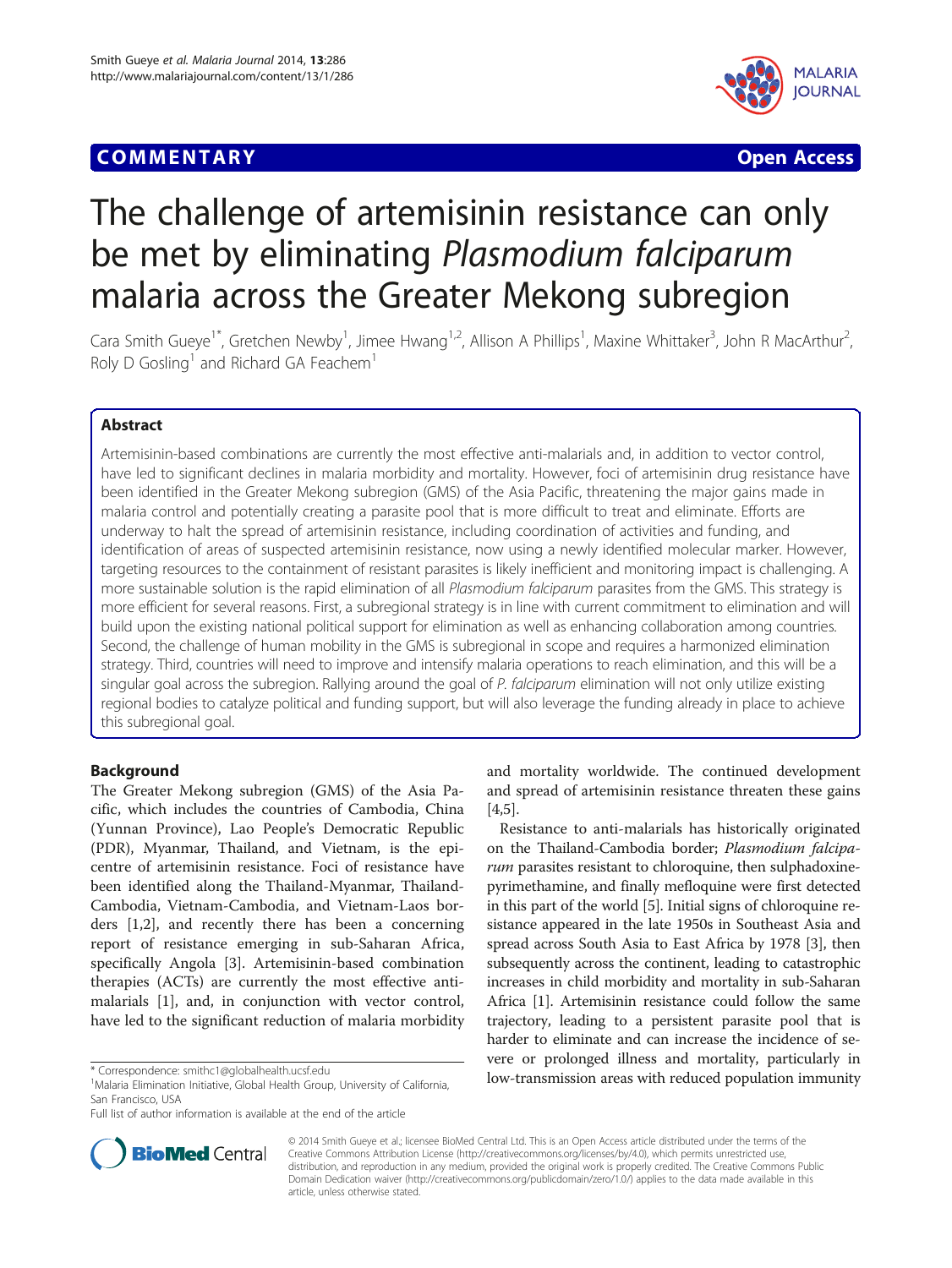to malaria [\[6](#page-3-0)]. Given this history and the devastating potential impact of global artemisinin resistance, the new reports of the spread of resistance are of grave concern.

## Current approach

Efforts are underway to contain the spread of artemisininresistant P. falciparum, guided by the framework of the World Health Organization's Emergency Response to Artemisinin Resistance in the Greater Mekong Subregion (ERAR) [[1\]](#page-3-0), which outlines the actions needed for improved coordination of activities and funding across the GMS. However, ERAR is in its nascent state and has had limited success to date. Attempts to identify areas of suspected artemisinin resistance through traditional drug efficacy sentinel site monitoring (e.g. monitoring slide positivity on day 3 post-treatment) have been small in scale and difficult to implement, although this process may become easier with the newly identified molecular marker associated with artemisinin resistance [[7\]](#page-3-0). Even so, if identification of areas with resistance is challenging, monitoring the impact of resource-intensive containment efforts and successfully eliminating resistant parasites in these areas will be even more difficult. Moreover, the constant movement of people and parasites in this part of the world translates to continually shifting populations at risk and the ongoing potential to spread resistant infections beyond the area of containment.

In light of these challenges, operationally targeting resources to only those areas with resistant parasites has not been effective. Instead, targeting all areas with P. falciparum malaria transmission, regardless of whether resistance has been detected, negates the need to define drug resistance in all sites in real-time, and protects against the spread of resistance to new areas because transmission everywhere is reduced. Thus, there is a strong argument to be made that the only effective and sustainable way to respond to the current resistance situation is the rapid elimination of all P. falciparum parasites from the GMS.

## Recommended strategy: subregional Plasmodium falciparum elimination

## Political and financial commitment

A subregional elimination strategy is in line with the current commitment to malaria elimination in the GMS and will build political support and enhance collaboration across countries. Five countries in the GMS have already declared an intention to eliminate all forms of malaria within their borders (Figure 1). Cambodia has defined and is actively working toward a P. falciparumspecific elimination goal, and four countries—Cambodia, China, Thailand, and Vietnam—have made major strides toward national elimination of all malaria species [[8\]](#page-3-0).

Political commitment for malaria elimination in the GMS is considerable, facilitated by five of the countries' partnership with, and active participation in, the Asia Pacific Malaria Elimination Network (APMEN), a network of 15 countries across the Asia Pacific region that have declared goals of malaria elimination [\[8,9](#page-3-0)]. Leveraging this commitment, a GMS P. falciparum elimination initiative would bring together national programmes and partners around a single, strategic, time-limited goal, presenting an opportunity to achieve a regional public good. A focused, subregional effort specific to artemisinin resistance would improve coordination and harmonization of activities and funding across the six countries and multitude of partners, through the increase of communication and information sharing, launch of operational

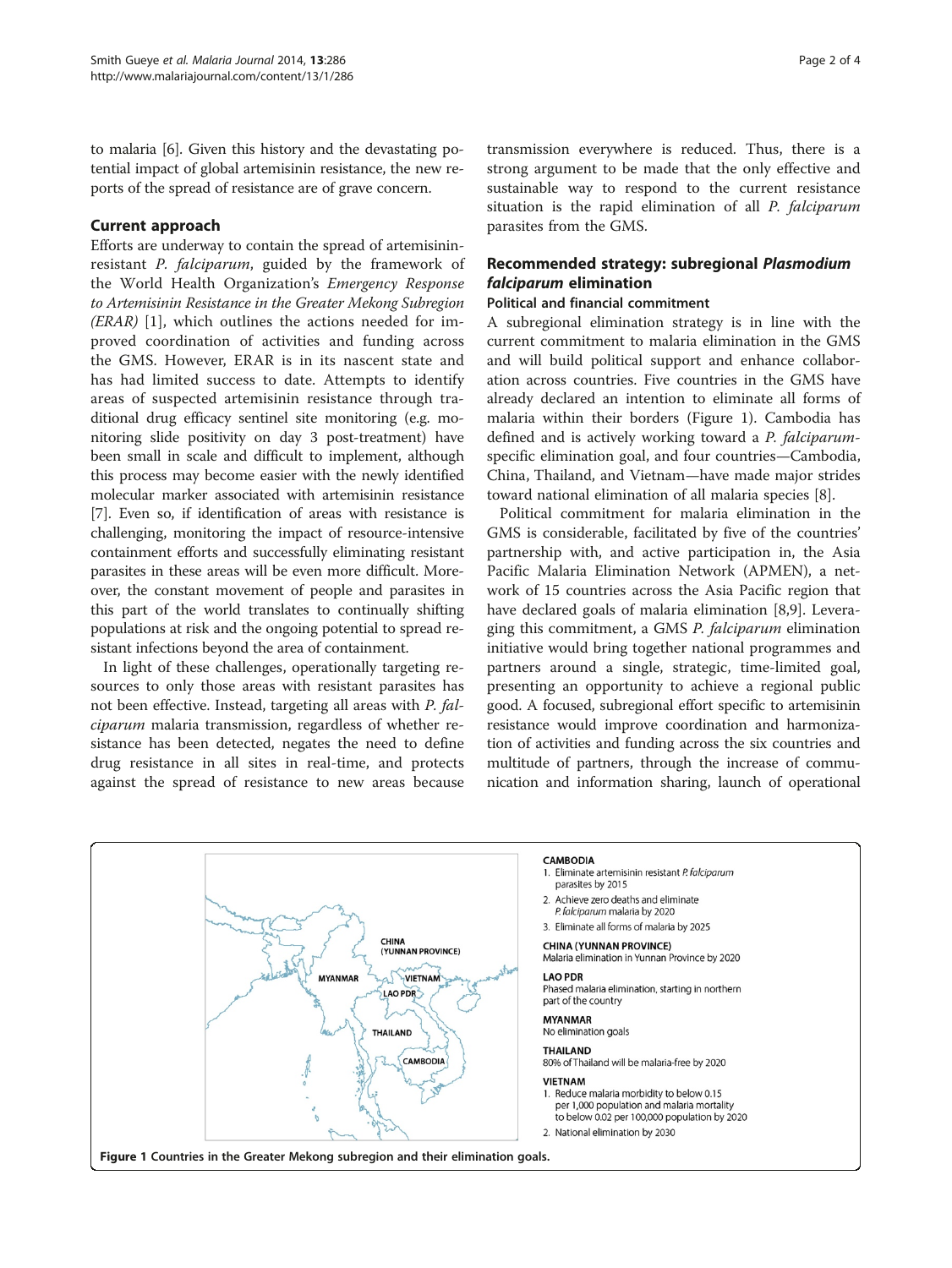collaboration in border areas, and identifying and implementing a joint research agenda.

All of the countries of the GMS have intensified their control and elimination efforts and are, or will soon be, receiving technical and financial support to boost their operational capacities. Many technical partners are working on research and implementation in the region. Some countries, such as China and Thailand, have made major progress in their capacity for response while others, such as Myanmar, have some work to do to bring the malaria program to a level necessary to meet the resistance challenge. However, well-drafted plans for intensified P. falciparum control and elimination activities will not be impactful unless the GMS countries have the financial resources to make those plans a reality. Funding is now available for GMS countries to increase their capacity, a major source being the Global Fund grant to the Regional Artemisinin Initiative (RAI) [\[10](#page-3-0)], but additional and more coordinated funding is necessary to ensure sustainability throughout the region. Making the investment case for a P. falciparum-free GMS may spark the interest of other funders in a way that containment efforts thus far have not.

## Mobile populations

A subregional effort for elimination meets the challenge of human mobility in the GMS. The populations most at risk for development of resistance are primarily located in relatively underdeveloped and remote border regions. The lack of accessible services leads to inadequate detection of resistant malaria and low coverage of preventive and curative services. National malaria strategies typically focus on at-risk populations within country borders, but this approach fails to address the regional nature of migration patterns. Population movement through remote, forested areas and across porous borders increases the difficulty of accessing these groups by any one country. Thus, a comprehensive subregional strategy that relies upon international coordination is essential.

Large-scale regional infrastructure developments are underway that necessitate rapid action to prevent the spread of drug-resistant malaria. In late 2015, the Association of Southeast Asian Nations (ASEAN) will launch the ASEAN Economic Community (AEC). The AEC aims to reduce economic disparities among countries through the development of an integrated regional economy, which will create a freer flow of goods, services, capital, and labour, increasing human mobility in the region. Greater population movement in areas with confirmed resistance can facilitate its spread, and the risk will be compounded by the new transport corridors and infrastructure that will increase access to remote areas.

#### Implementing subregional elimination

A GMS elimination goal requires that countries improve and intensify malaria control operations and management. A recent joint assessment of containment efforts found insufficient intensity, coverage and quality in the delivery of malaria control interventions [[11\]](#page-3-0). Regional level guidance and technical assistance will help countries develop and maintain the more robust, sustainable and comprehensive set of strategies required to achieve P. falciparum elimination. Such strategies include early diagnosis and treatment, active case detection, case investigation, and effective measures to reduce and prevent transmission. These strategies should be implemented on a national level with robust regional guidance. Execution in a small, foci-based manner will not be as beneficial to the overall health system nor the malaria program. China's new 1-3-7 malaria surveillance approach provides one operational model of surveillance and response; more countries in the region need to implement surveillance and response measures as an intervention. 1-3-7 defines actions and timelines for effective surveillance activities: case reporting within one day, case confirmation and investigation within three days and appropriate public health response to prevent further transmission within seven days [[12](#page-3-0)]. National malaria programmes must also have adequate budgets for management to ensure that all activities are efficient, well-executed and well-supervised [\[1](#page-3-0)]. In addition, because the stakes are high, programmes must be equipped to measure and demonstrate impact.

## Conclusion

Rallying around an urgent and ambitious subregional P. falciparum elimination goal is the only way to effectively remove the historic epicentre of anti-malarial drug resistance. The newly formed Asia Pacific Leaders Malaria Alliance (APLMA) presents a timely opportunity: one way to signal commitment to a subregional elimination goal is to have members of the Alliance engage with public and private sector development partners in generating support and mobilizing resources. ASEAN is chaired by Myanmar this year, and encouraging ASEAN to formally indicate that improvements in regional economic trade are linked with anti-malarial drug resistance and subregional malaria elimination would accelerate elimination efforts. This is particularly true given the potential impact of the AEC on the spread of resistance.

Finally, proven malaria strategies with the explicit goal of P. falciparum elimination throughout the subregion must be aggressively implemented, without limiting their scope to already-identified resistant focal areas or populations. Progress towards this subregional goal is underway, with encouraging steps taken through the establishment of the RAI, funded by the Global Fund, the Regional Malaria and Other Communicable Disease Threats Trust